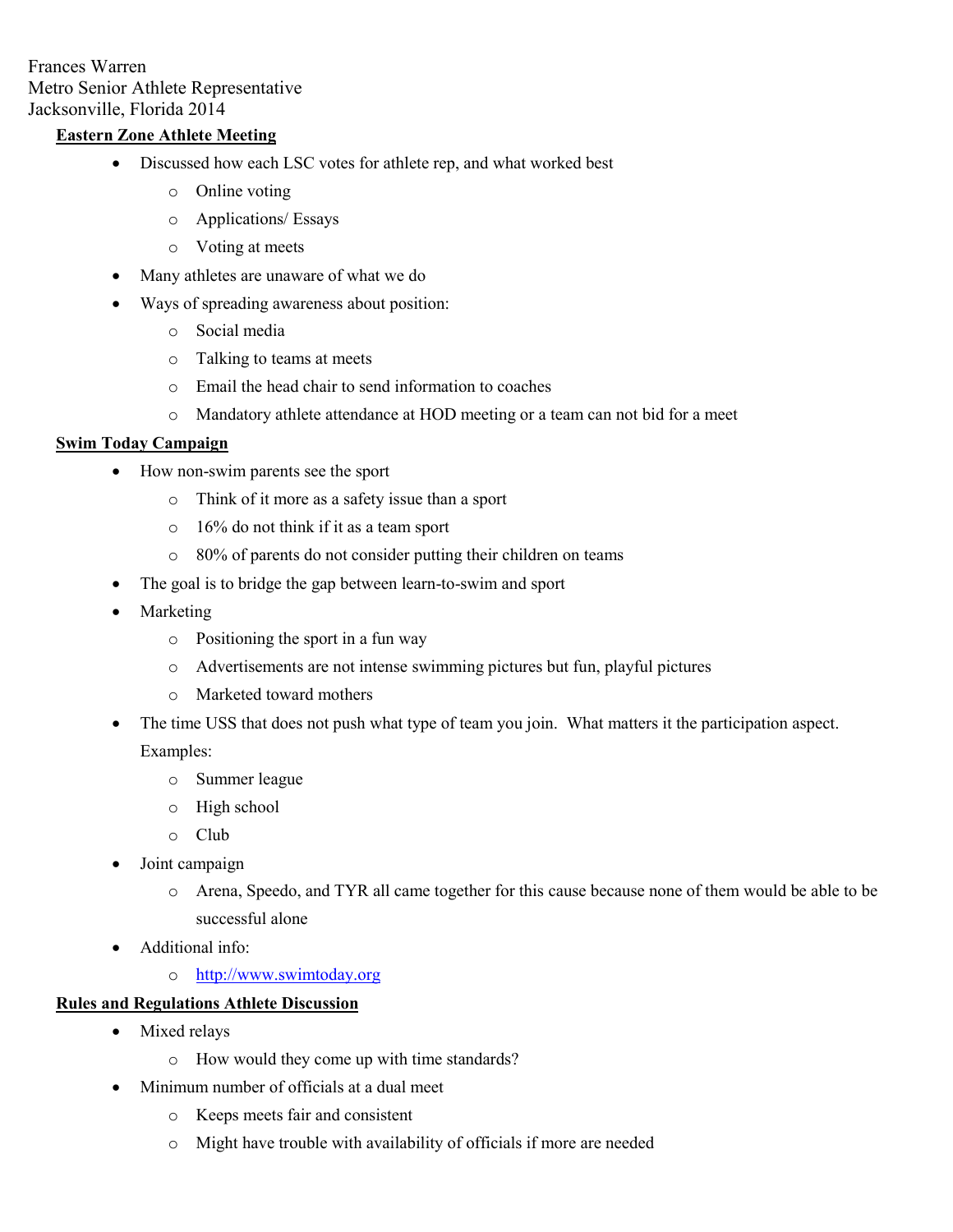- Deck changing
	- o Hard to manage
	- o Some pools do not have adequate changing facilities
	- o Should it be left up to each LSC?
	- o How to define deck changing
		- Would taking off a drag suit count?
		- Girls taking just the straps off while wearing race suits
- Legends meet
	- o Additional, season ending meet to create a stepping stone between sectionals and junior nationals
	- o How would this affect the top end of sectionals?
		- Creates a less competitive environment
	- o If three championship meets were running the same weekend, how do coaches decide which to go to?

## **Safe Sport**

- In place to protect the athletes
- Want to prevent anything bad from happening while creating a positive culture
- Training available at [www.usaswimming.org/protect](http://www.usaswimming.org/protect) for:
	- o Athlete
	- o Parent
	- o Non-Parent

# **How to Become a Triple Impact Competitor**

- Make Self better
	- o Scoreboard definition of Mastery
		- Based on results only
		- Comparison with others
		- **Mistakes are unacceptable**
	- o Mastery definition
		- **Effort** given
		- **Learning experience**
		- Mistakes are a critical part of the learning process
	- o Create a mistake ritual with your team to make your self better
		- **Shaking your head**
		- Talking to a coach after each race
		- **Hard flip-turn**
- Make teammates better
	- o Fill the emotional tank
	- o Not just a physical sport, but a mental sport
	- o Examples:
		- Designated high-five time after each practice
		- Winners circle once a week to recognize achievements in and out of the pool
- Make games better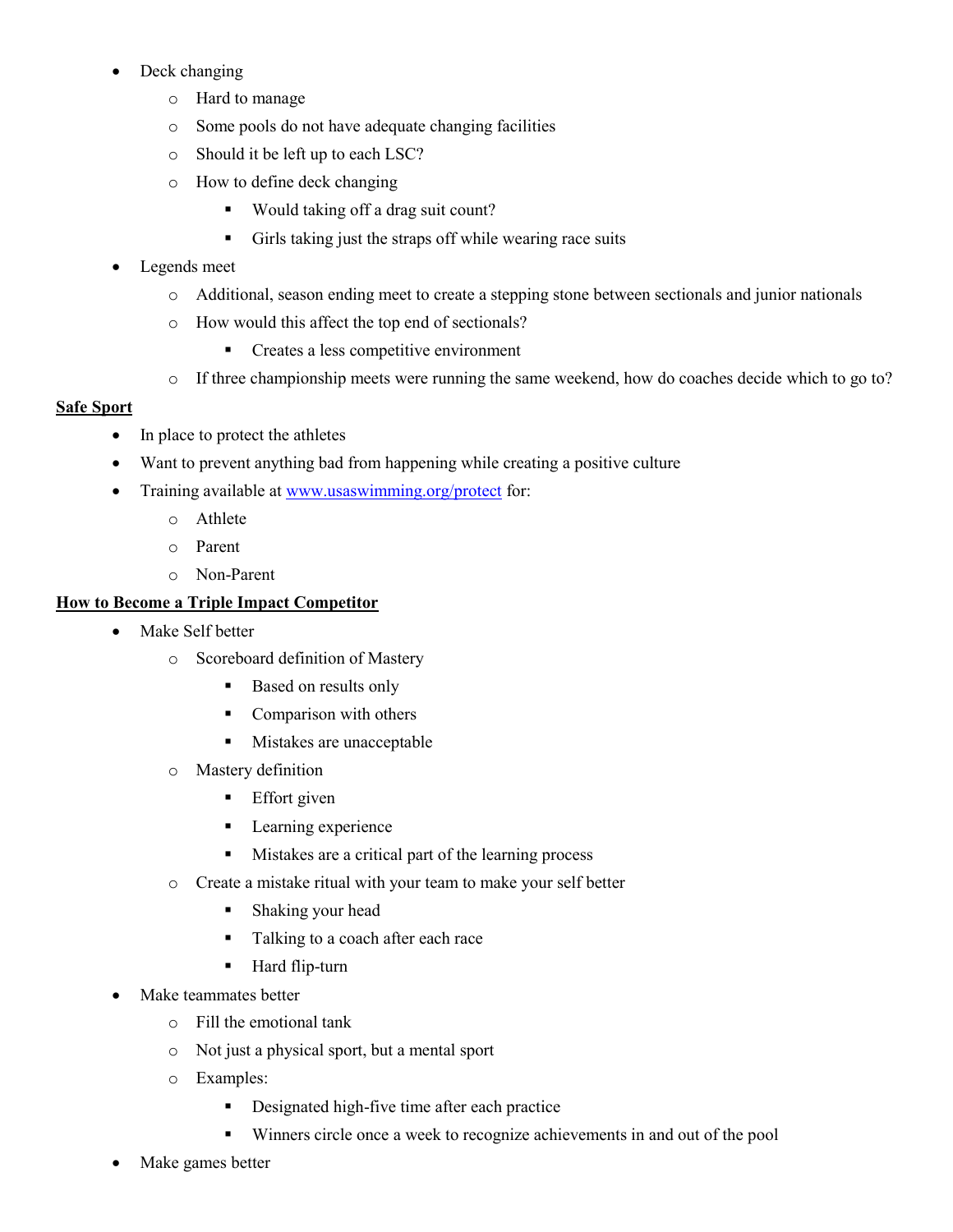- o The core to the game/ competition is the ROOTS
	- Rules
	- Opponents
	- **•** Officials
	- Teammates
	- Self
- Visit [www.positivecoach.org](http://www.positivecoach.org/) for more information on the positive coaching alliance

# **Developing Higher Character Swimmers & Teams Workshop**

## YOTA Swim Team

- Academics
	- o Scholastic All American
	- o Honor roll
	- o Special academic awards/recognition
		- ex. Spelling bee, science fair
	- o All information gets published on the website and team site/ newsletters
	- o Academic tutor options on each site
		- Part time coaches offer to tutor athletes
		- Athletes come early or stay late after practice
- Social responsibility
	- o Stroke clinics led by senior athletes for community
		- **•** create family atmosphere
	- o We build people campaign- \$50,000 through donations/ swimathon
		- YMCA thing
		- Free swim lessons, camp
		- Inter-squad meet-family driven donations and participation
	- o Swim Across America
	- o Variety of community service activities
		- Quarterly activity
		- **Impactful-** brown bag ministries
		- **Teaching-Baker of the Day**
		- Must complete "x" community service hours in order to compete at Y-Nationals, Juniors/Seniors and Trials
- Healthy living
	- o Elite level performance- make smart decisions
	- o Jennifer Brunelli
		- $\blacksquare$  Head nutritionist for the Panthers comes to talk
	- o Education regarding smoking, drugs, and alcohol= zero tolerance
- Youth development
	- o Guest speakers
		- Bailey O'Brien (highly recommended if you are looking for a speaker)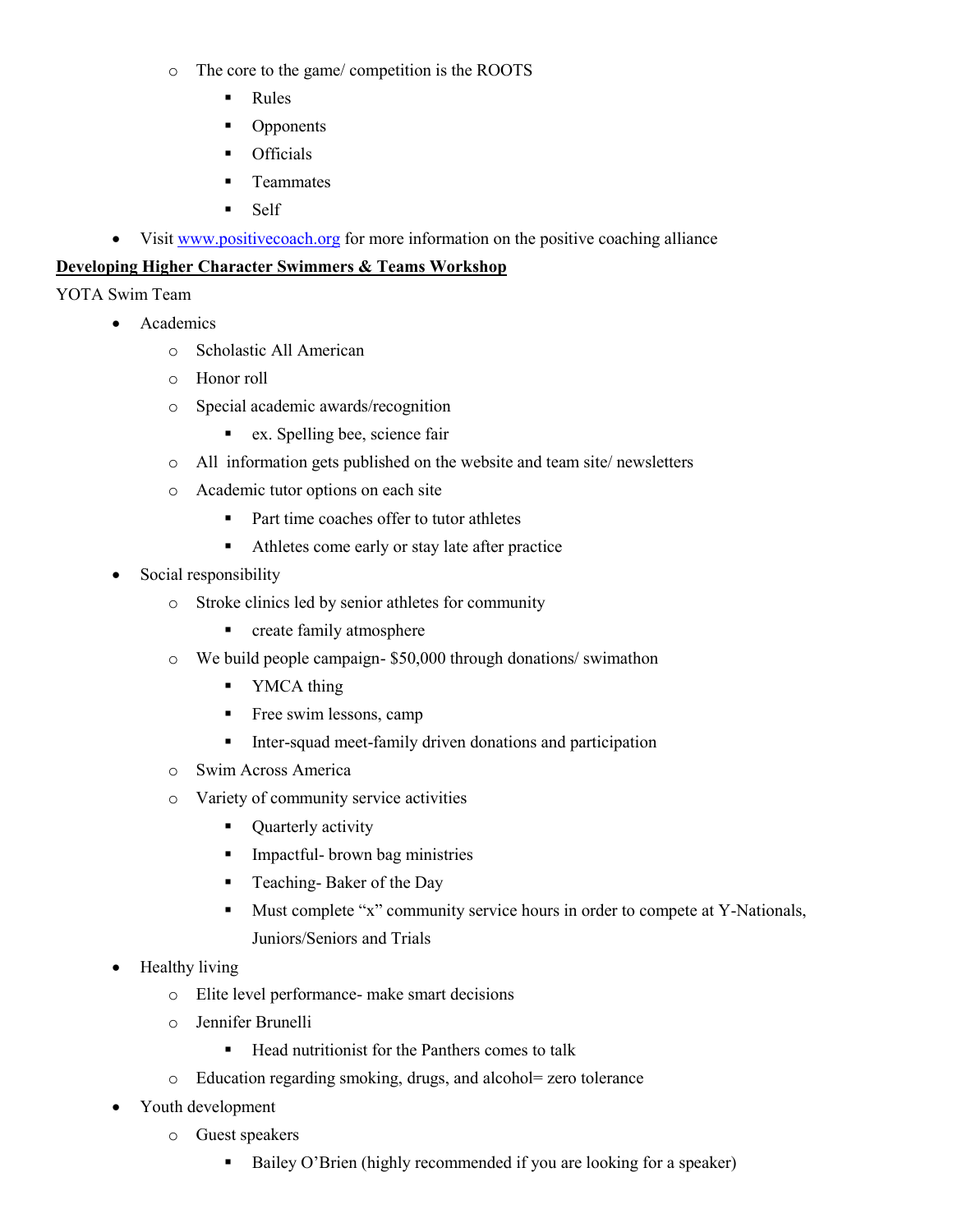- Diver at BU
- Incredible speaker, beat cancer 3 times
- [http://www.baileyobrien.com](http://www.baileyobrien.com/)
- Dave Denniston
- Jason Ramsden
- o Bead Incentive Program
	- First day of practice every athlete gets string
	- Different beads for different things
		- <sup>D</sup> Performance
		- Good teammate
		- <sup>n</sup> Learn a new skill
		- **More about character base than performance**
	- Having beads is a sense of pride for younger kids (12 and under)
	- **YOTA Team Award**
- Faith
	- o Christian principles are caring and inclusive, we are respectful of various expressions of religion
	- o Believe in something bigger than themselves
	- o Development of spirit, mind and body
	- o Explore your faith and spiritual matters- part of the process
	- o Not about religion
- The handshake
	- o Emphasizes the continued building of coach/swimmer relationship
	- o Connection- show gratitude, congratulate, encourage
	- o After each and every practice and meet

Don Heidary (Pacific)- Integrity, character, doing the write thing

- Does the mission statement trickle down to the athletes?
	- o Most times no
- Developing Leaders
	- $\circ$  We can not wait until they are 15 to start developing leaders, we need to start as early as 6
	- o The better the person…
		- The better the athlete
		- The better the swimmer
		- The better the teammate
		- The better the culture
	- o Eliminate ego, complaining, negativity from the program
	- o Why cant a child dream of being a leader as well as an Olympian?
	- o "Integrity has no need of rules"
	- o Random acts of kindness and compassion
		- Where do they come from?